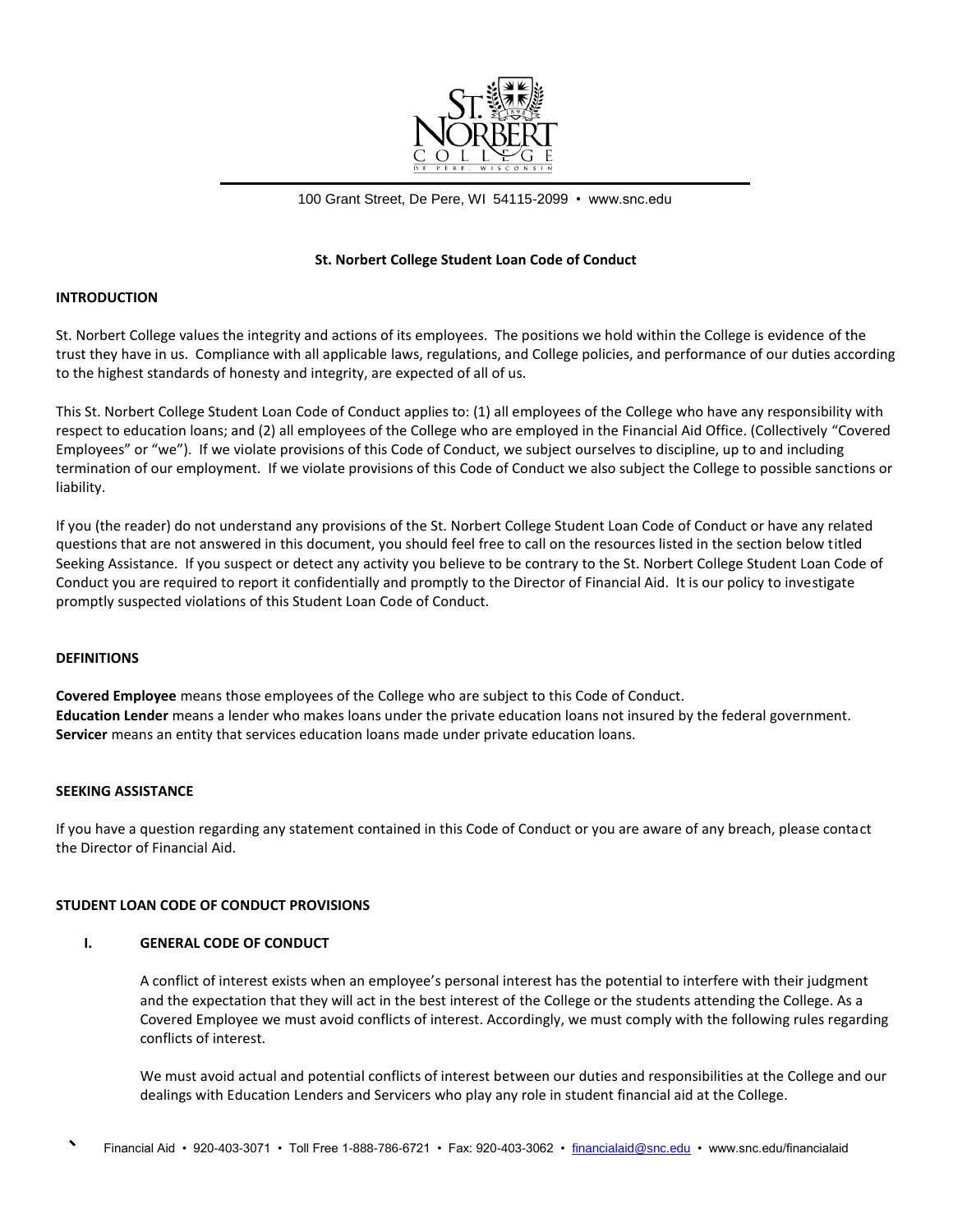We must not accept any fees, payments or other financial benefits from any Education Lender or Servicer except as otherwise specifically described in this Code of Conduct.

# **II. REVENUE SHARING**

- 1. The College will not enter into any revenue-sharing arrangement with any lender, including lenders who provide or issue FFEL Program loans or private education loans to students attending the institution or to the families of such students.
- 2. The College will not accept any fees or other benefits from an Education Lender in return for placing the Education Lender on an open lender list, or providing Education Lender marketing materials to students.

# **III. GIFTS**

1. We may not accept or solicit gifts from any Education Lender or Servicer. Gift is broadly defined to include anything of more than a nominal value (more than \$10). If we are offered a gift by an Education Lender or Servicer, we should decline the offer of a gift and immediately notify the Director of Financial Aid of the offer. Our family members and close friends should not accept gifts from an Education Lender or Servicer if the gift was offered because of our position at the College.

The term "gift" does not include:

- a. Standard materials, activities or programs on issues related to a loan product, default aversion, debt management or financial literacy, such as a brochure, workshop or training provided that students are informed of the name of any Education Lender or Servicer that assisted in preparing or providing such materials, activities or programs. Printed materials must contain the name of the Education Lender or Servicer that provided such materials and should not contain any College logos or trademarks.
- b. Food, refreshments, training or informational material provided as part of training by an Education Lender or Servicer provided the training and informational material is designed to improve the service of an Education Lender or a Servicer and provided the training contributes to our professional development. If we are invited by a Lender or Servicer to a meal, entertainment event or for drinks, we must pay for our own expenses. If appropriate under the College's expense reimbursement policy, we may request reimbursement from the College for those expenses.
- c. Favorable terms, conditions, and borrower benefits on a FFEL Program loan or private education loan provided to a student employed by the institution if such terms, conditions, or benefits are comparable to those provided to all students of the institution.
- d. Online entrance and exit counseling tools provided by Education Lenders or Servicers of education loans as long as the College is in control of such counseling sessions; and the counseling does not promote the specific products or services of any specific Education Lender.
- e. Scholarships or philanthropic contributions from an Education Lender or Servicer that are unrelated to education loans. If an Education Lender or Servicer tells us of an offer of scholarships or philanthropic contribution to the College we notify the Director of Financial Aid, and obtain approval before committing the College to accept such offer.
- f. State education grants, scholarships or financial aid funds administered by or on behalf of the State of Wisconsin.

# **IV. CONSULTING OR OTHER CONTRACTING ARRANGEMENTS**

1. We will not accept from any lender or affiliate of any lender any fee, payment, or other financial benefit (including the opportunity to purchase stock) as compensation for any type of consulting arrangement or other contract to provide services to a lender or on behalf of a lender relating to FFEL Program loans or private education loans.